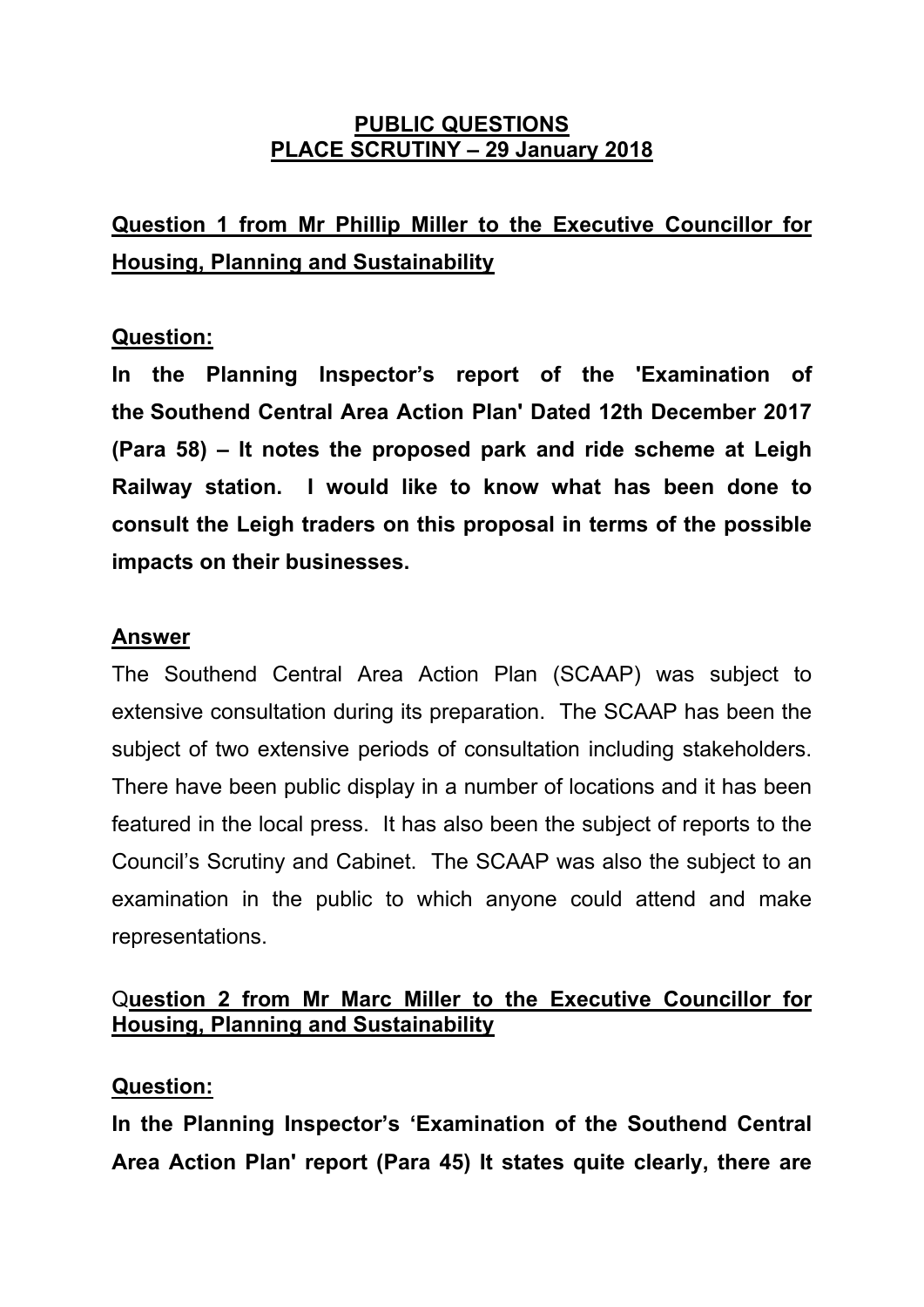**40 days of so called 'good weather days' in Southend. I would like to know the source of this potentially inaccurate statement, which may have influenced the Inspector's conclusion or at the very least may have been a factor in his thought process! I would like to know where this information came from?** 

#### **Answer**

The reference to '40 days per year' is in reference to discussion from the examination hearing sessions. This is based on findings from the Car Parking Study for the Central Area of Southend, which reports that between May 2015 and May 2016 for Central Area South parking areas as a whole, the number of days on which occupancy exceeding 85% was 38, and that these tended to be in the summer holiday periods with the greatest number being in August 2015.

Although direct reference is not made to these being good weather days, further reference to '40 days' is noted to have been made from other representations made on the SCAAP. The Inspector notes that 'this figure was not challenged at the Hearings.'

## **Question 3 from Mr Marc Miller to the Executive Councillor for Housing, Planning and Sustainability**

#### **Question**

**The planning inspector's 'Examination of the Southend Central Area Action Plan' report dated 12th December 2017 contains various figures (data) which appears to have little veracity Para 65- Re employment and tourism figures appear to be historic and is certainly not our experience running a business in Southend for over 40 years.**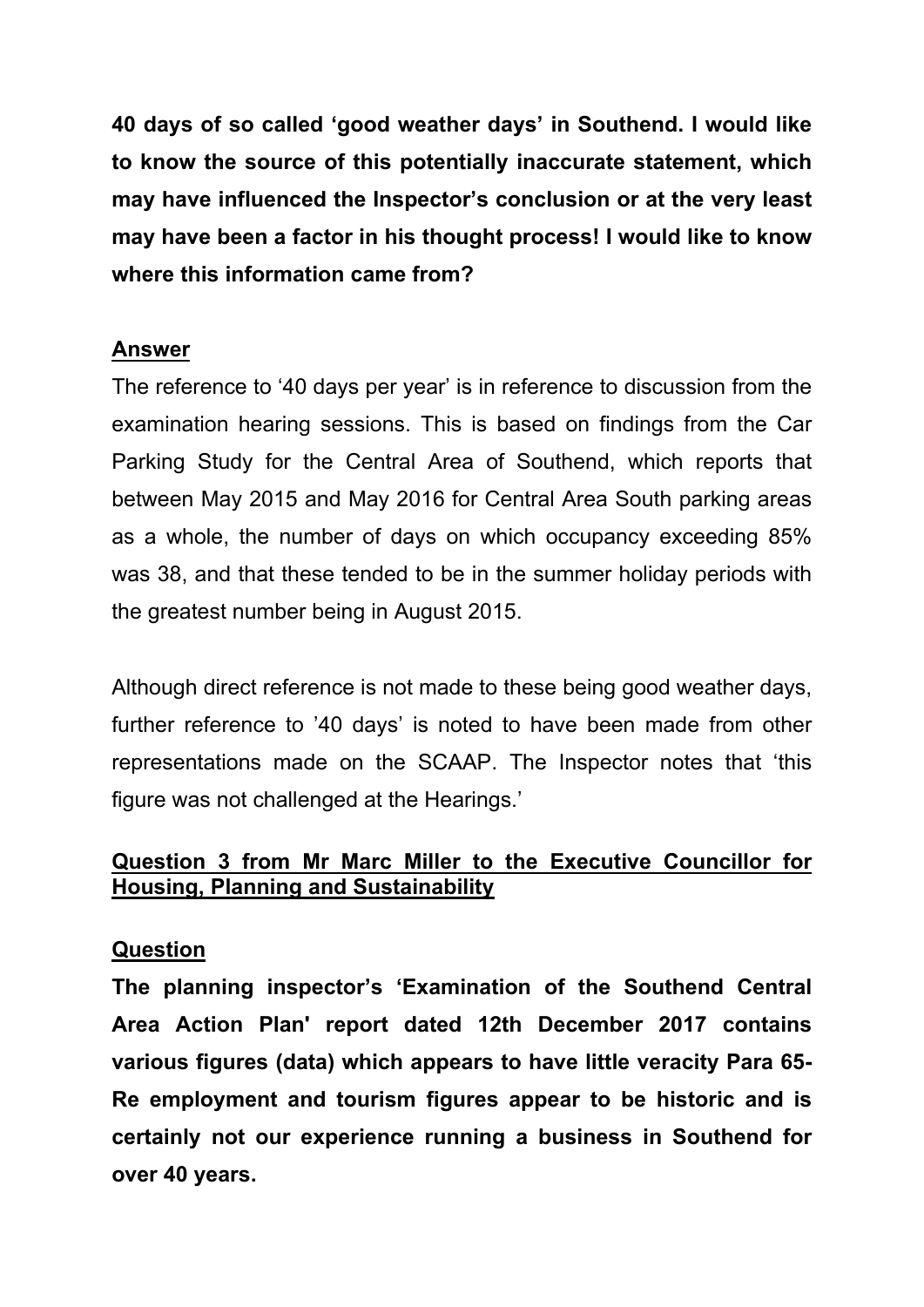**We at Stockvale are taking less, employing fewer people and have taken two rides out of circulation since 2015. Para 96 –states that the Cinema element of the development will be complementary to the existing businesses in the use of the car park, they would not overlap. How can this be true when Adventure Island is busy most evenings of school holidays and Saturdays, nights during fireworks etc. I would like to know the source of both these unsubstantiated statements?** 

#### **Answer**

The Inspector has considered all evidence and representations during examination of the SCAAP.

Paragraph 65 of the Inspector's report, makes reference to data provided by the Council in response to a request received during the Hearing sessions of the Examination in Public; this is set out in Examination Document 036 – Additional Document 6: Tourism Employment. This document sets out data sourced from the Cambridge Economic Impact Model, which shows tourism related employment in Southend between 2011 and 2015, and the increase from 12.3% of all Southend's employment in 2011, to 14.2% of all Southend's employment in 2015.

Paragraph 96 of the Inspectors Report refers to comments made by representors during the Hearing sessions (as referenced in paragraph 11 of examination document EXSCAAP027 Rep 588-5 Hearing Statement – Matter 8 – RPS for Stockvale) that a proposed cinema use on the Seaway site would be primarily aimed at local residents, rather than day trippers. The Inspector, in paragraph 95, comments that if this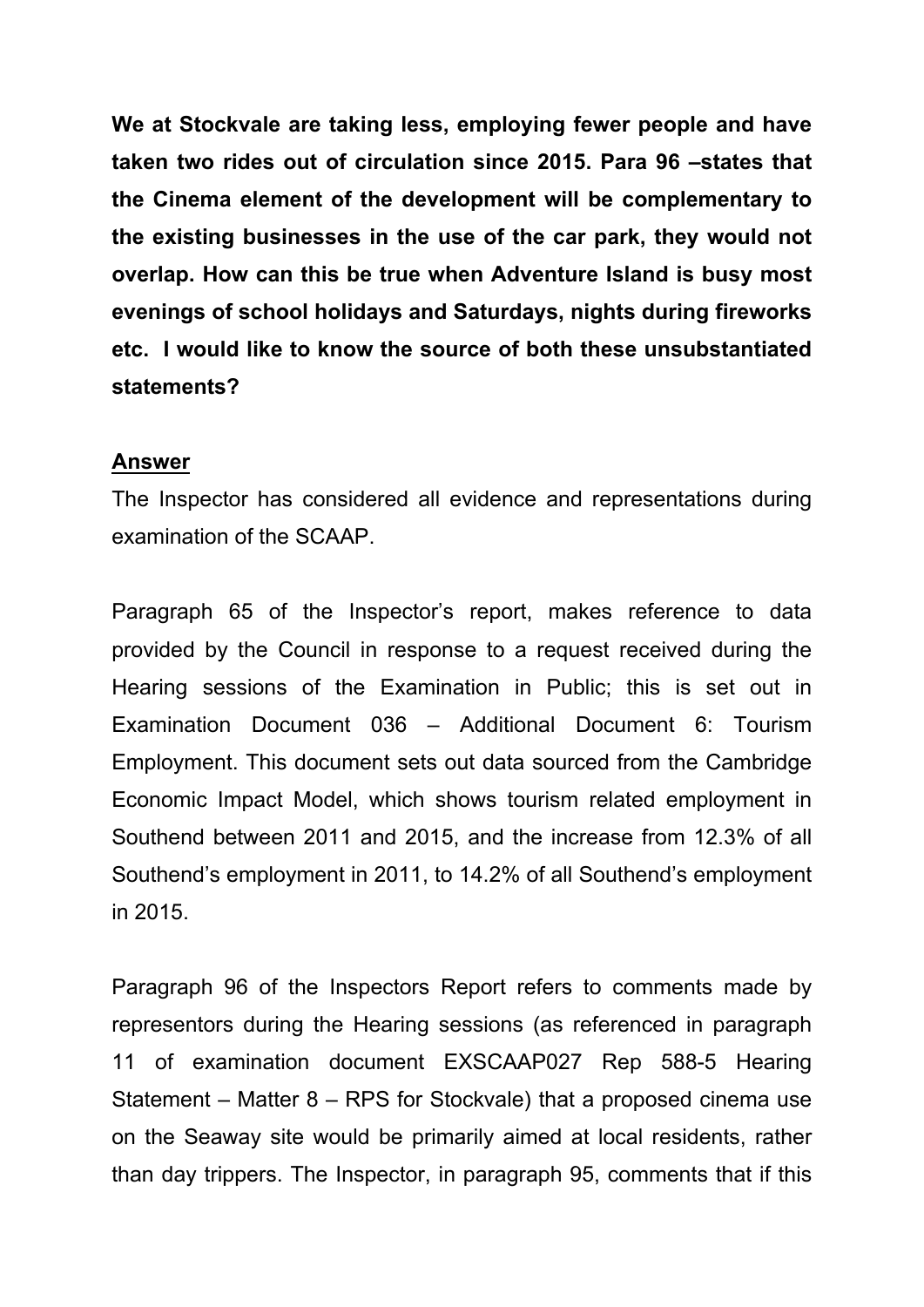is the case, and given that most cinema use occurs in the evening, 'it is not unreasonable to assume that to an extent the two main demands on the car parking would be complementary rather than overlapping.' The Inspector goes on to conclude, in paragraph 97 of his Report, that '…the facilities proposed would be either supportive of or at least complementary to tourism…and finally, policy DS5 as modified would ensure that there would be no net loss in public car parking within 10 minutes' walk to the seafront'.

# **Question 4 from Mr David Webb to the Executive Councillor for Transport, Waste and Regulatory Services**

#### **Question:**

**In February 2015, the "Rainbow coalition council" with the leader Ron Woodley and Martin Terry introduced a pilot scheme to give landlords and landowners to clear up over grown and rubbish filled gardens that make the wards and Southend untidy within 28 days or the council will clean the gardens up and give them the bill. Question: How many Environment Protection Act (section 28A) ordering gardens to be cleared up within 28 days was issued 2014 – 2015, 2015 – 2016, 2016 – 2017, 2017 – 2018?**

#### **Answer**

I can confirm that the following formal enforcement actions against properties that had unacceptable levels of rubbish and overgrowth in their front garden is as follows;

- 2014-15 116
- 2015-16 191
- 2016-17 170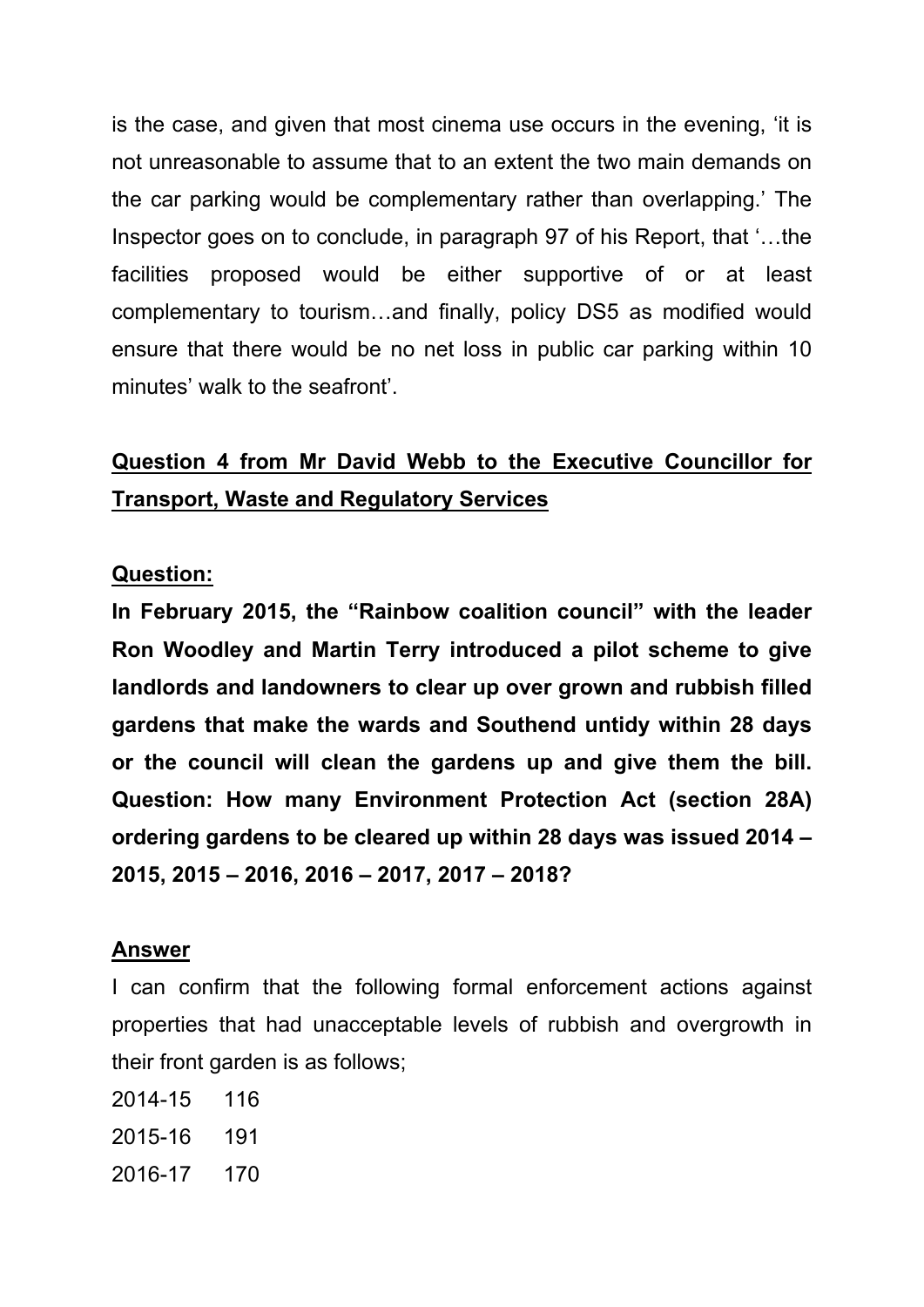## 2017-18 106 (up to Dec 2017)

I can also confirm that the success of the Environmental Care Team continues where they have achieved 100% success on all prosecutions that have been progressed through the Courts in the past year.

# **Question 5 from Mr David Webb to the Executive Councillor for Culture, Tourism and the Economy**

## **Question:**

**Southend Council celebrated 125 years. Question: How much did it cost:**

- **a) The iconic Poppies Wave Sculpture in April;**
- **b) Priory Park Flower Festival in August;**
- **c) Refurbishment of the gates of Priory Park Gates;**
- **d) Grand Finale Silk river Project;**
- **e) Other small projects.**

**and how were these financed?**

### **Answer:**

The overall cost of the Borough's 125 anniversary commemorations as at the end of December was £270,000.

These are broken down as per your question as follows:

a) The iconic Poppies Wave Sculpture in April; - £160,000 – this of course ran from April until June

- b) Priory Park Flower Festival in August £6,000
- c) Refurbishment of the gates of Priory Park Gates £33,000
- d) Grand Finale Silk River Project £6,500
- e) Other small projects £50,000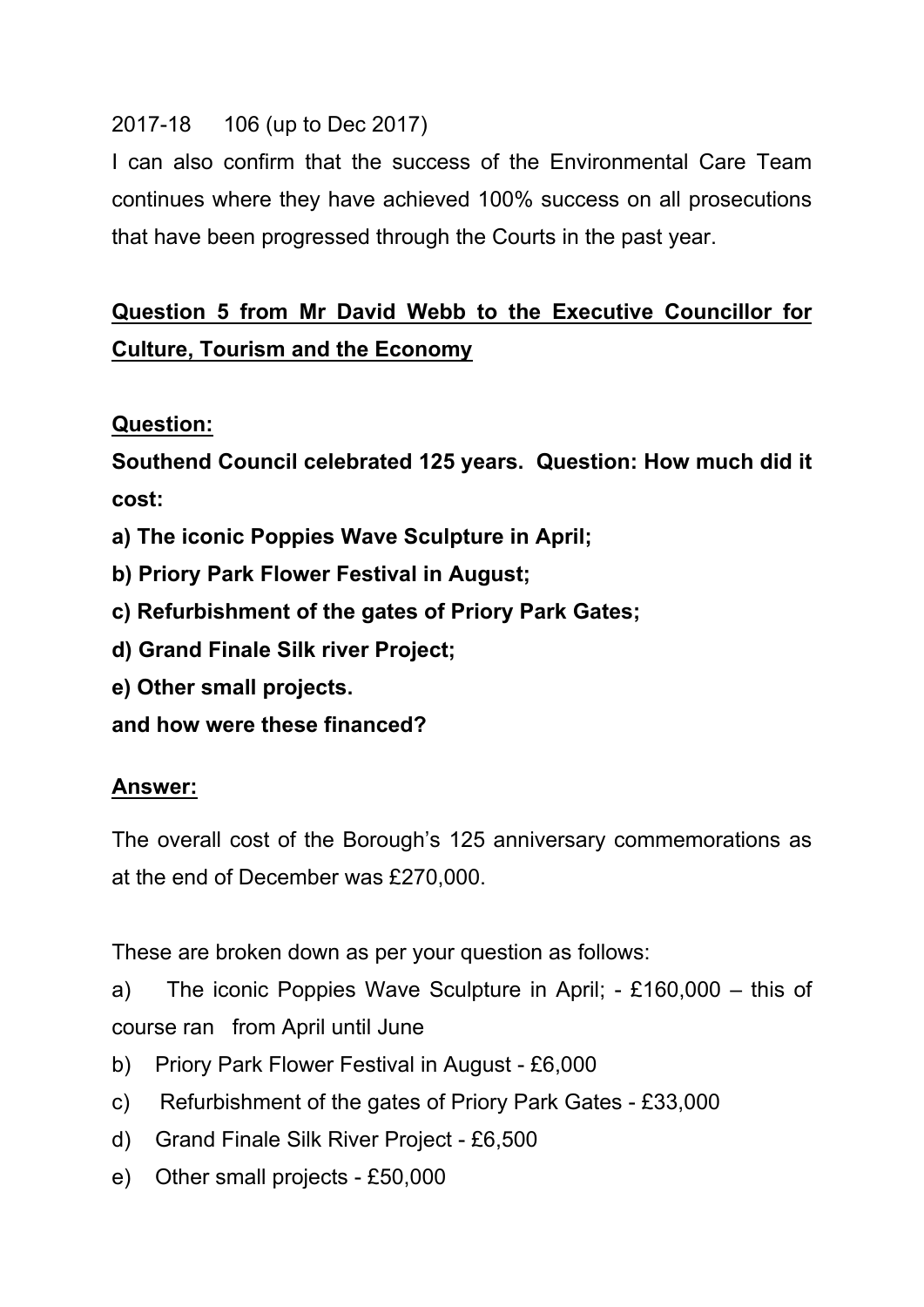Other costs included printing/publicity etc., £14,000

There are still some small community 125 projects being delivered until the end of the financial year and therefore final expenditure is subject to slight change and there will be a full report on the activity.

These costs have been financed from the Council's Business Transformation Reserve.

Part of this project required community grants to be match funded and almost £200,000 external funding has been achieved.

# **Question 6 from Mr Paul Thompson to the Executive Councillor for Housing, Planning and Sustainability**

### **Question:**

**The planning Inspector concluded that overall the SCAAP was unsound and has stipulated 22 modifications required to make it sound. He accepted entirely a critical point for businesses on the seafront and high street that developments have to, in his words 'consume their own smoke' (Para 71), of the report. This appears to mean, any developer proposing to redevelop the Seaway car park (which currently has 661 spaces) must ensure the proposed development meets its own needs, as well as ensuring there is no net loss of existing parking! It is our view this will not stop any developer trying to argue all sorts of nonsense in order to weaken/reduce these very clear requirements. As a local authority what do you intend to do to make sure this does not happen?**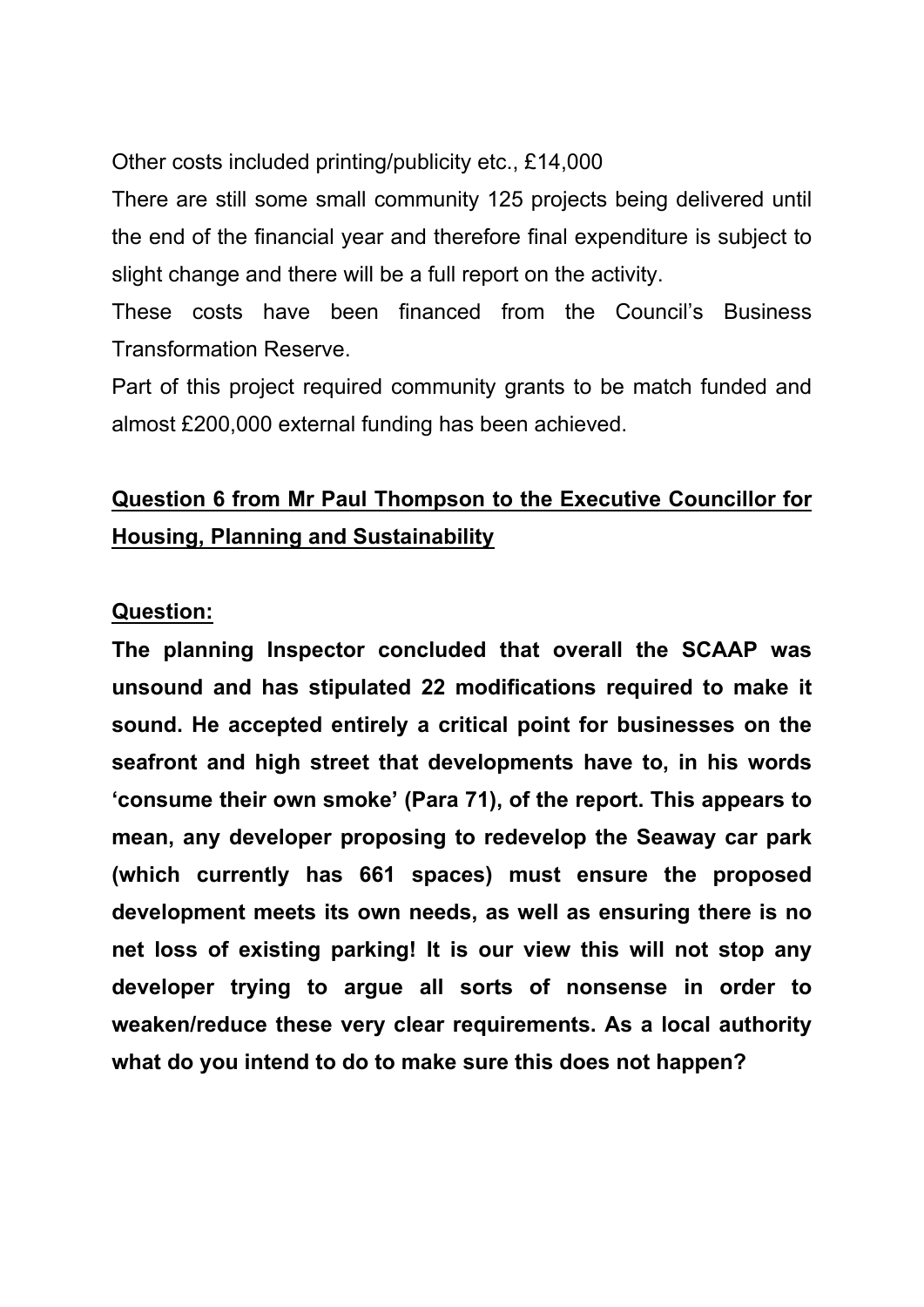#### **Answer:**

The Inspectors Report concludes that the SCAAP is legally compliant and is sound if it is adopted with main modifications. These modifications are included as an Appendix to the Inspectors Report. The main modifications all relate to matters that were discussed at the Examination Hearings and broadly reflect those proposed by the Council following the hearing sessions and subsequently published for comment.

The making of modifications to planning policy documents, following examination in public hearings, is common practice and forms part of the examination process.

During the examination the Council offered to include a modification to further clarify how a development application on a Key Visitor Car Park would be assessed in regard to impact on parking. This is reflected in the main modification 9 of the Inspectors Report, which refers to the need for a transport assessment to analyse the impact of any development on key visitor car parking taking account of adopted parking standards, linked or combined trips and further mode shift reducing the need for additional car parking spaces, and the need for any replacement parking.

Once adopted the SCAAP will form part of the Southend Development Plan. Planning law requires that applications for planning permission must be determined in accordance with the development plan unless material considerations indicate otherwise.

The Agreement with Turnstone provides for a minimum of 480 spaces in the new development.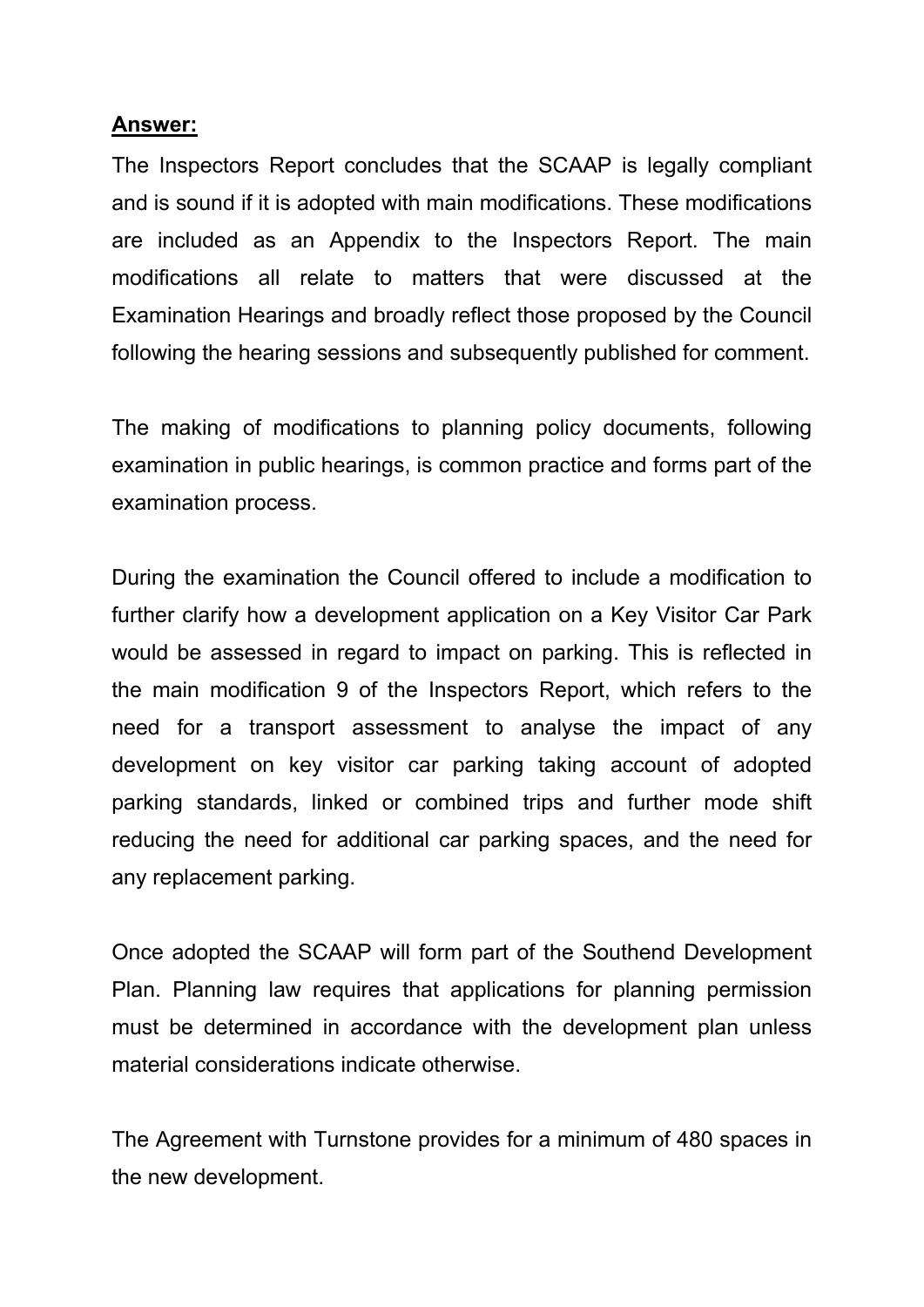At the time of the parking survey in May 2016, 478 spaces were recorded at Seaway Car Park, (two spaces less than provided for in the Agreement) and this 478 figure is the baseline figure used in the SCAAP.

The recent relocation of the coach parking by the Council (as it was required to do under the Agreement) gave the opportunity to provide some temporary car parking (183 spaces), rather than leaving the area vacant pending development.

This position has been upheld by the Inspector therefore the base figure for parking spaces for Seaway Car Park is 478, not 661.

# **Question 7 from Mr Paul Thompson to the Executive Councillor for Housing, Planning and Sustainability**

### **Question:**

**The planning Inspector identified in the SCAAP that there was certainly a total lack of encouragement for road-based transport in the document (therefore encouragement for visitors to come to Southend) and from the evidence provided, he identifies as a key issue the inadequacy of car parking south of the railway; loss of spaces at Seaway and Tyler's and other issues. Can you tell me if this total lack of encouragement for road-based transport is the current policy of Southend on Sea Borough Council?**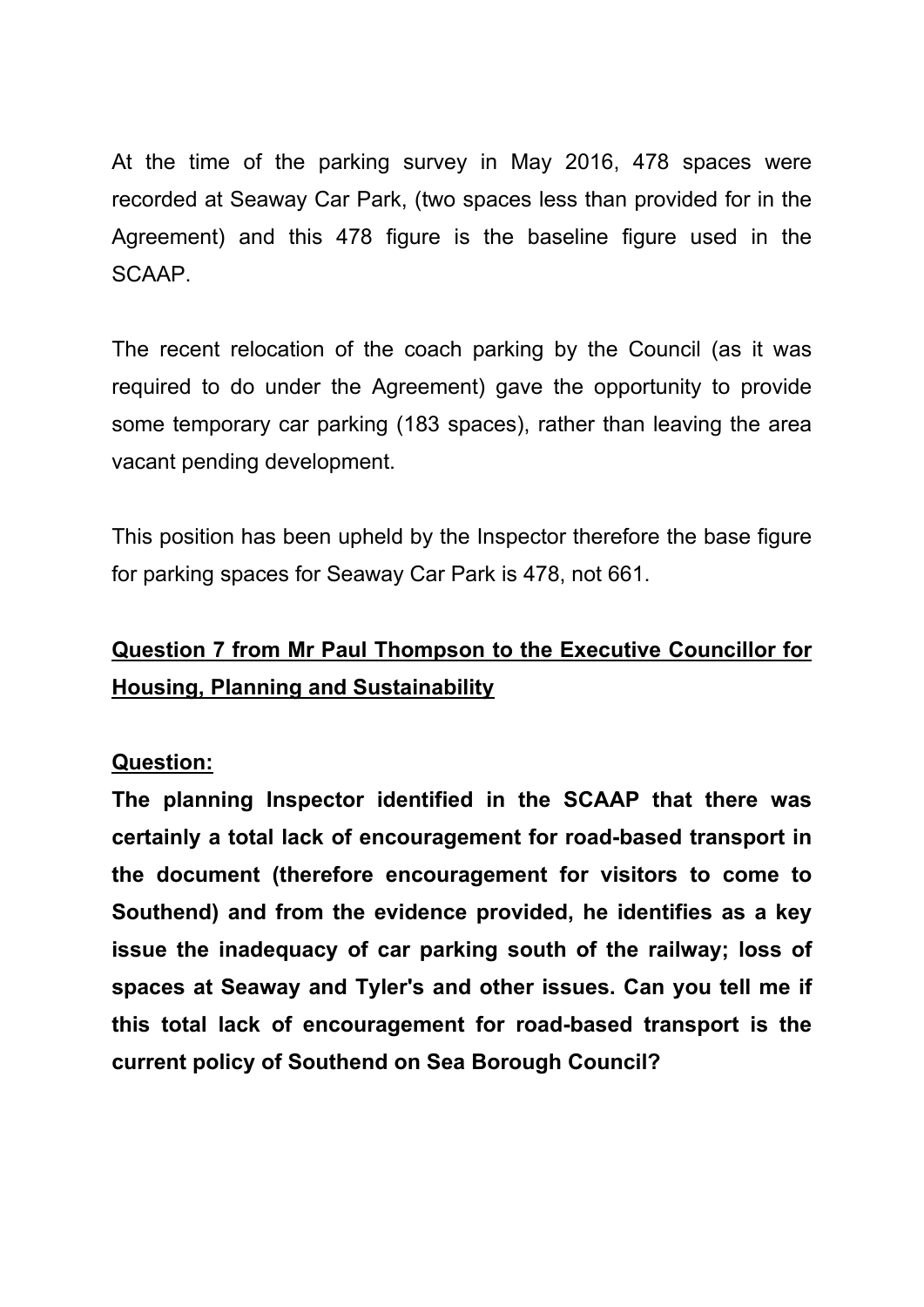#### **Answer:**

Nowhere in the Inspectors report does it say or identify that there is a total lack of encouragement for road-based transport. This is not an accurate reflection of what is a balanced report. The Southend Central Area Action Plan (SCAAP) policies for transport, access and parking provides for all users, and are consistent with national policy and positively prepared so as to enable the retention and growth of all sectors of the economy.

In paragraph 57 of the Report of the Examination of the Southend Central Area Action Plan the Inspector agrees that the SCAAP has secured an acceptable balance between providing for the car and promoting sustainable travel.

The Inspector endorses the car parking figures put forward by the Council, as set out in new table 5. The SCAAP sets out a variety of measures to deal with this issue, which the Inspector believes are justified and implementable.

In paragraph 62 the Inspector notes "maintaining a significant number of public parking spaces that would be unused for most of the year would not in my view represent the optimum use of these sites or be sustainable. The Plan pursues the strategy of managing the existing parking network in order to optimise its use, which is a sustainable and realistic course to take."

The Inspector, in paragraph 64, considers that the SCAAP's strategy for maintaining a 'no net loss' of car parking provision in Central Area South enables a high degree of flexibility within this area as to where new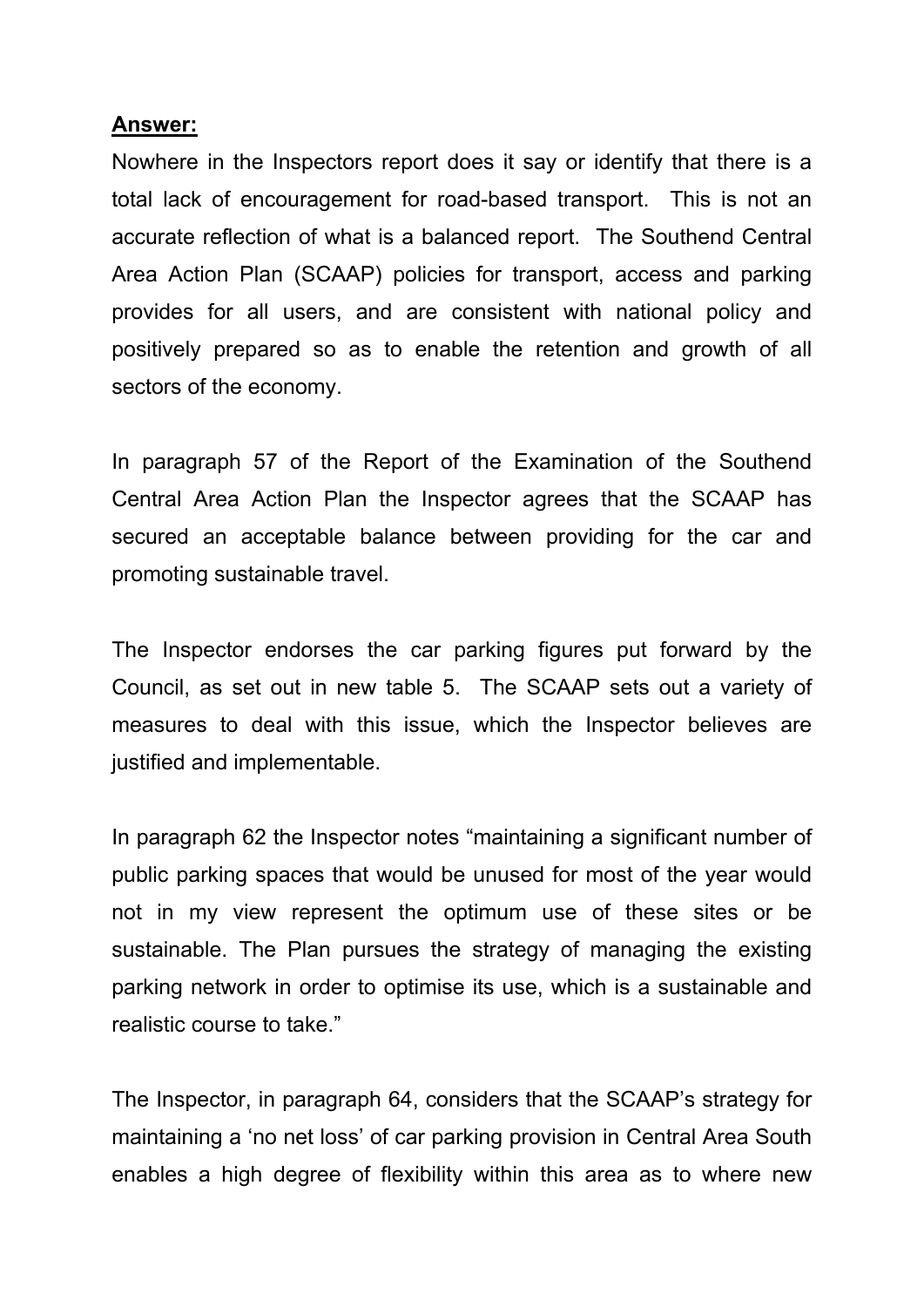development could take place, whilst at the same time it ensures that the supply of public car parking is not diminished over the plan period in this area.

In paragraph 72 the Inspector states, 'it is accepted that the Seaways and Tylers sites are well used by visitors to the Borough and that Seaways in particular by virtue of its size and proximity to the seafront is especially valued by the local tourist operators and the tourists themselves. The Seaways site, however, is within an area which is clearly in need of regeneration and where there is currently no direct access to the seafront for pedestrians. Both sites will retain an element of public car parking, whilst the proposals for a cinema, restaurant and hotel at Seaways and a mix including ground floor retail uses connecting to the High Street at Tylers, would help transform these unprepossessing sites into potentially distinctive places, bringing about much needed regeneration to these areas and to the Central Area as a whole.'

# **Question 8 from Mr Steve Kearney to the Executive Councillor for Housing, Planning and Sustainability**

#### **Question:**

**The planning Inspector accepted totally and unequivocally that there should be 'no net loss' of parking spaces in the South central area. He requires SBC to make a modification (para 67-MM9) in the SCAAP to ensure this critical point is enshrined in policy and sets a precedent for any subsequent planning applications. This will presumably result in SBC having to reword DS5 to reflect this particular modification, one of 22! Can you tell us what SBC intend**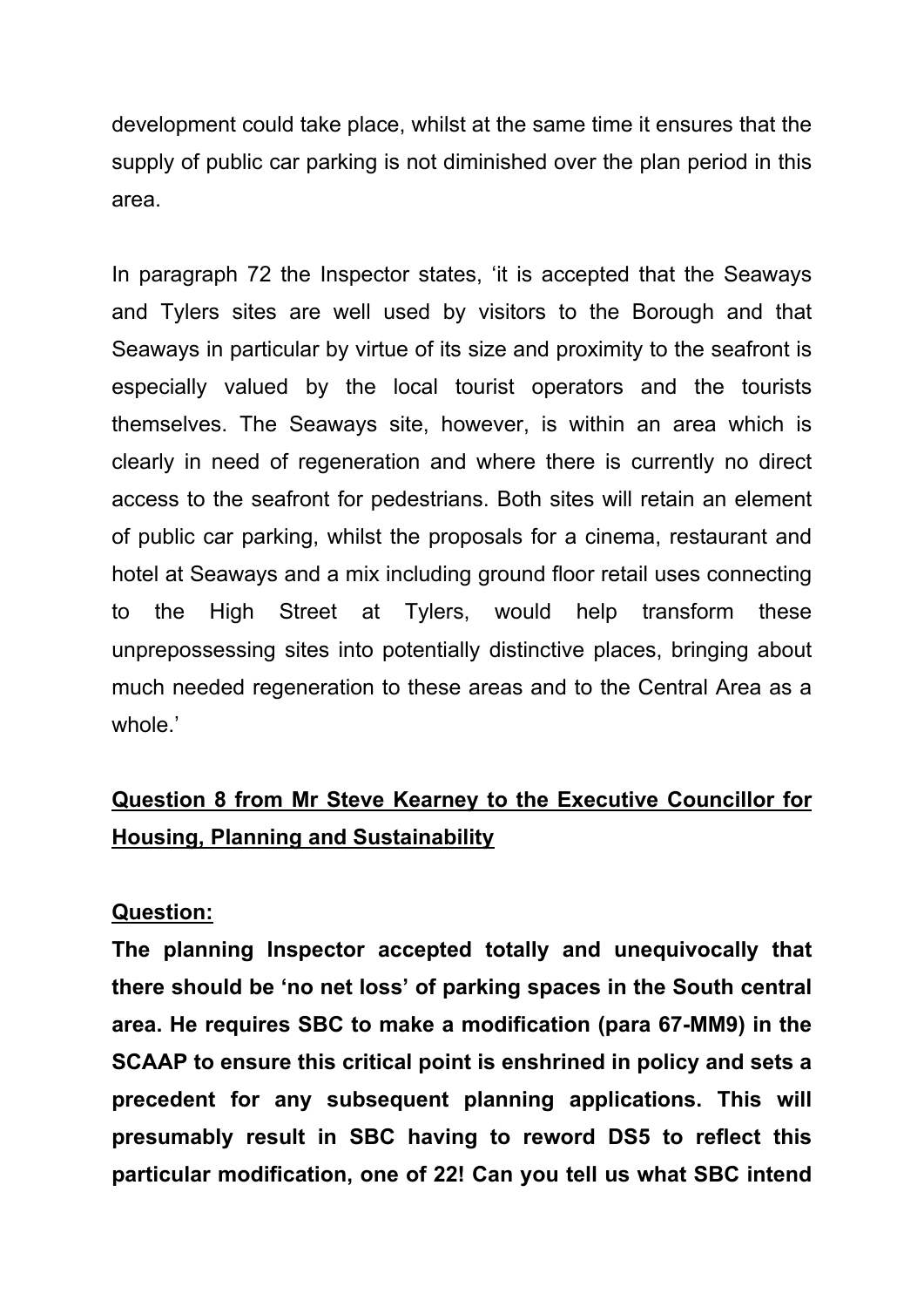# **to do to ensure this instruction is actioned and followed to protect these very important key visitor car parks for the future?**

## **Answer:**

The Inspectors Report concludes that the SCAAP is legally compliant and is sound if it is adopted with main modifications. These modifications are included as an Appendix to the Inspectors Report and are proposed in the adoption version of the SCAAP. The main modifications all relate to matters that were discussed at the Examination Hearings and broadly reflect those proposed by the Council following the hearing sessions.

The making of modifications to planning policy documents, following examination in public hearings, is common practice and forms part of the examination process.

The Inspector endorsed the car parking figures put forward by the Council, as set out in new table 5, which are based on the Car Parking Study for the Central Area of Southend. (Para. 69 – Inspectors Report)

The submission version of the SCAAP already included the policy criteria for 'no net loss' of parking spaces in the South Central Area. During the examination the Council suggested a modification to further clarify how this policy would be applied in practice. The inspector took up this suggestion in making his recommendation to the Council. This is reflected in the main modification 9 of the Inspectors Report.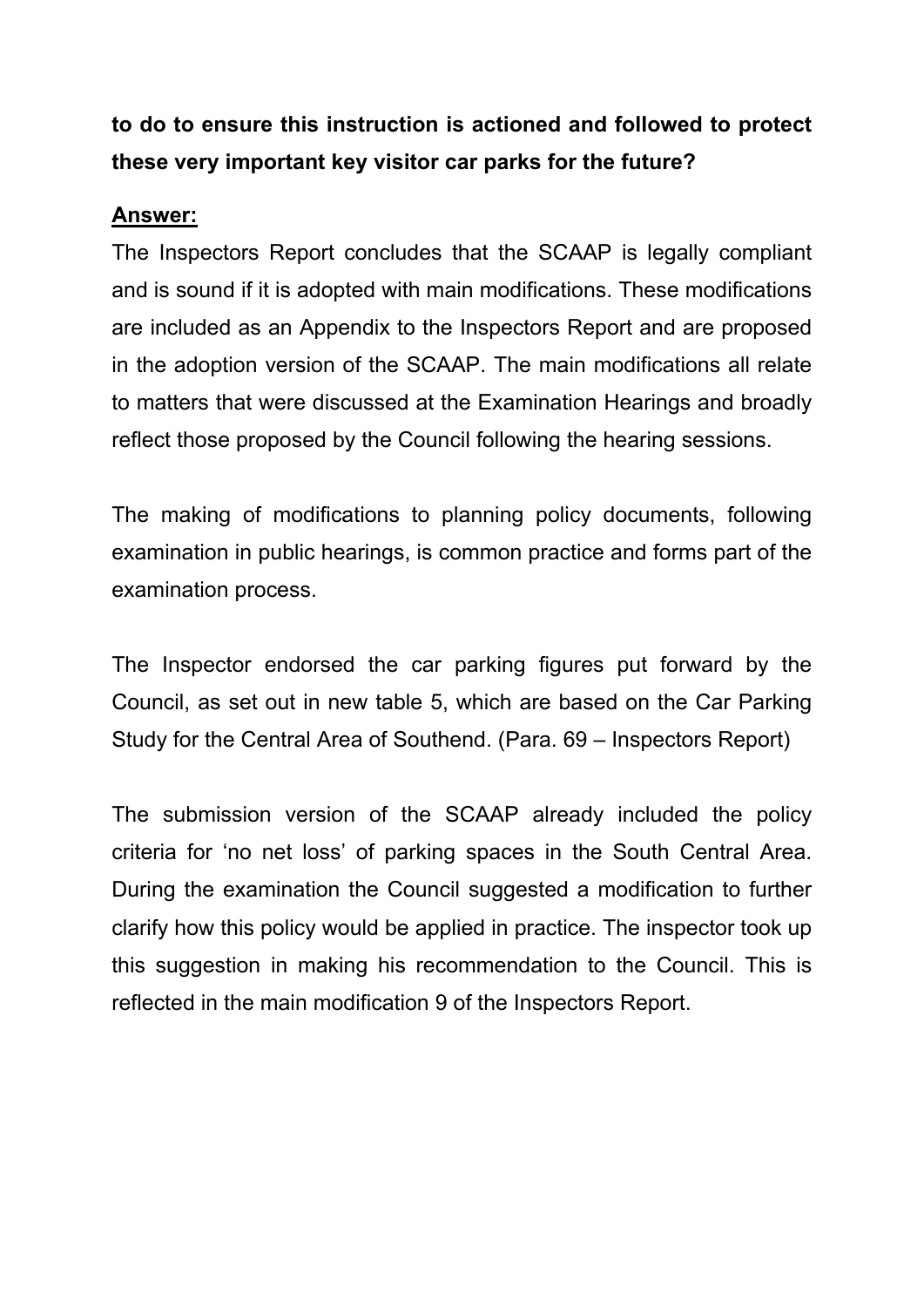# **Question 9 from Mr Nayan Gandhi to the Executive Councillor for Housing, Planning and Sustainability**

### **Question:**

**The report does not appear to provide any discussion regarding whether there would consequences if members proposed minor corrections to the SCAAP such as listing the correct number of spaces available at Seaways car park. What are the consequences and would this result in the entire plan being sent back to the drawing board**

### **Answer:**

The Inspector has considered all evidence and representations during examination of the SCAAP, including those relating to parking numbers.

In his report the Inspector considers the issue of parking in detail and in paragraph 69 endorses the car parking figures put forward by the Council, as set out in new table 5. The Inspector has used the Council's May 2016 start date, as opposed to the suggested alternative date of June 2017 by the Tourism Group, as it links in with the Council's Parking Study and to other key variables which are fundamental to the Plan.

The Inspector considers that the inclusion of the car parking figures to be a main modification and this is reflected in the adoption version of the SCAAP.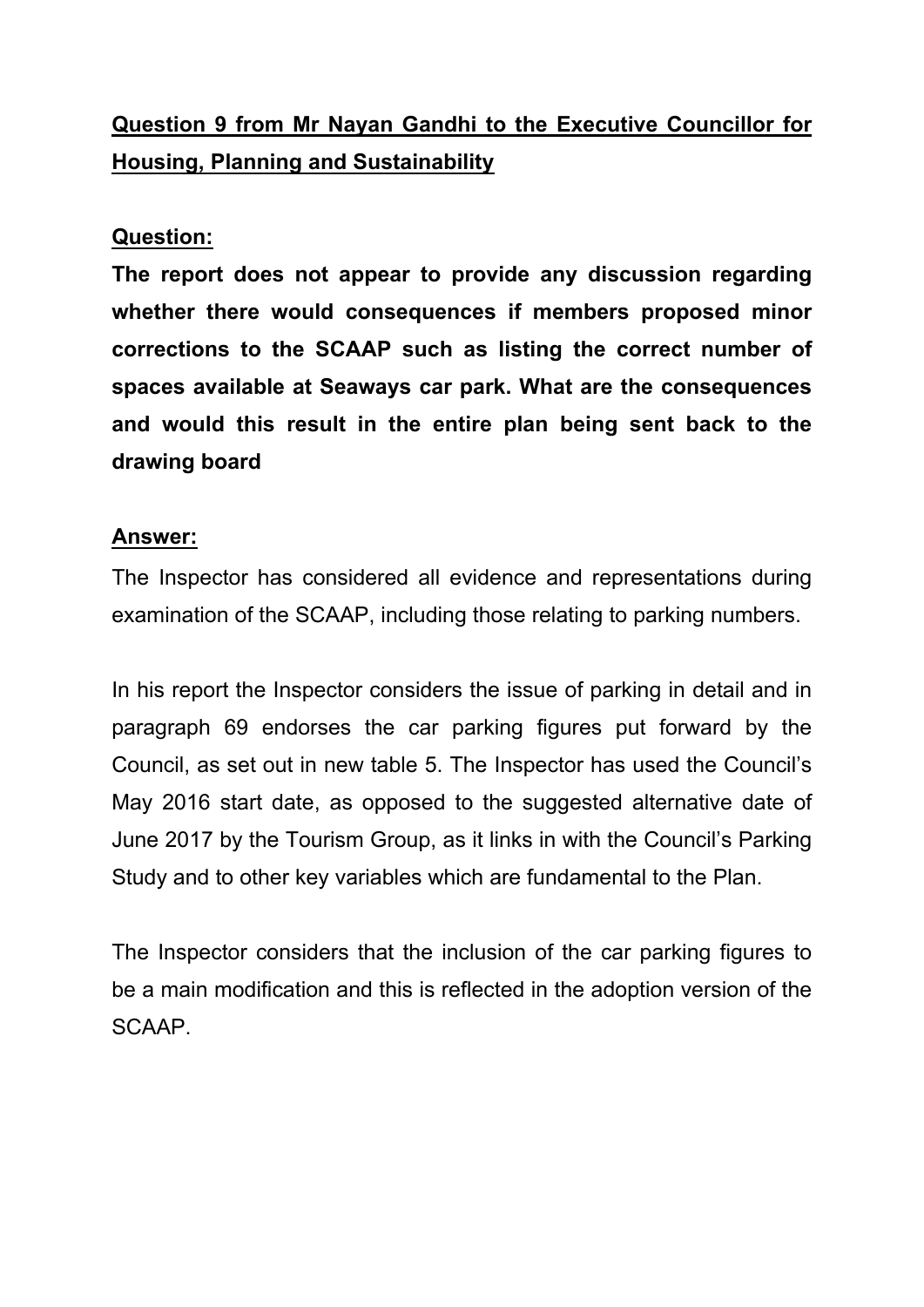# **Question 10 from Mr Alan Grubb to the Executive Councillor for Transport, Waste and Regulatory Services**

#### **Question:**

**We have a property which until recently was occupied by Les and Gary, the property is located corner of the London Road A 13 and Fleetwood Avenue. At the rear of the property is a large yard which fronts onto Fleetwood Avenue, to the rear of the property is a wide service alley-way. The former Les and Gary shop was selling second hand items. The owners closed the shop and moved to a property almost opposite the BP garage London Road.**

**The problem started occurring when people were able to gain access to the yard through the fencing to the rear of the property, not being secure and as a result old furniture including Fridges and a large gas bottle was being dumped in the yard on a regular basis.**

**Contacting the council on numinous occasions I was always told as the problem is on private land, the council are unable to assist in the problem. I was advises to contact the Police and Fire Brigade, or the agents for the property. The Police and Fire Brigade were unable to help and referred me back to the council.**

**I am not sure if it was me contacting the agents, or the council using their powers, but the rubbish with the exception of the fridges and the large gas bottle, was cleared and the site made secure.**

**In my opinion the problem as described above, would never have been allowed to happen in other parts of the town. It does seem the officers at the council have little knowledge of the powers they may have at their disposal, or are reluctant to use the powers they may have for the benefit of the whole community. I understand the**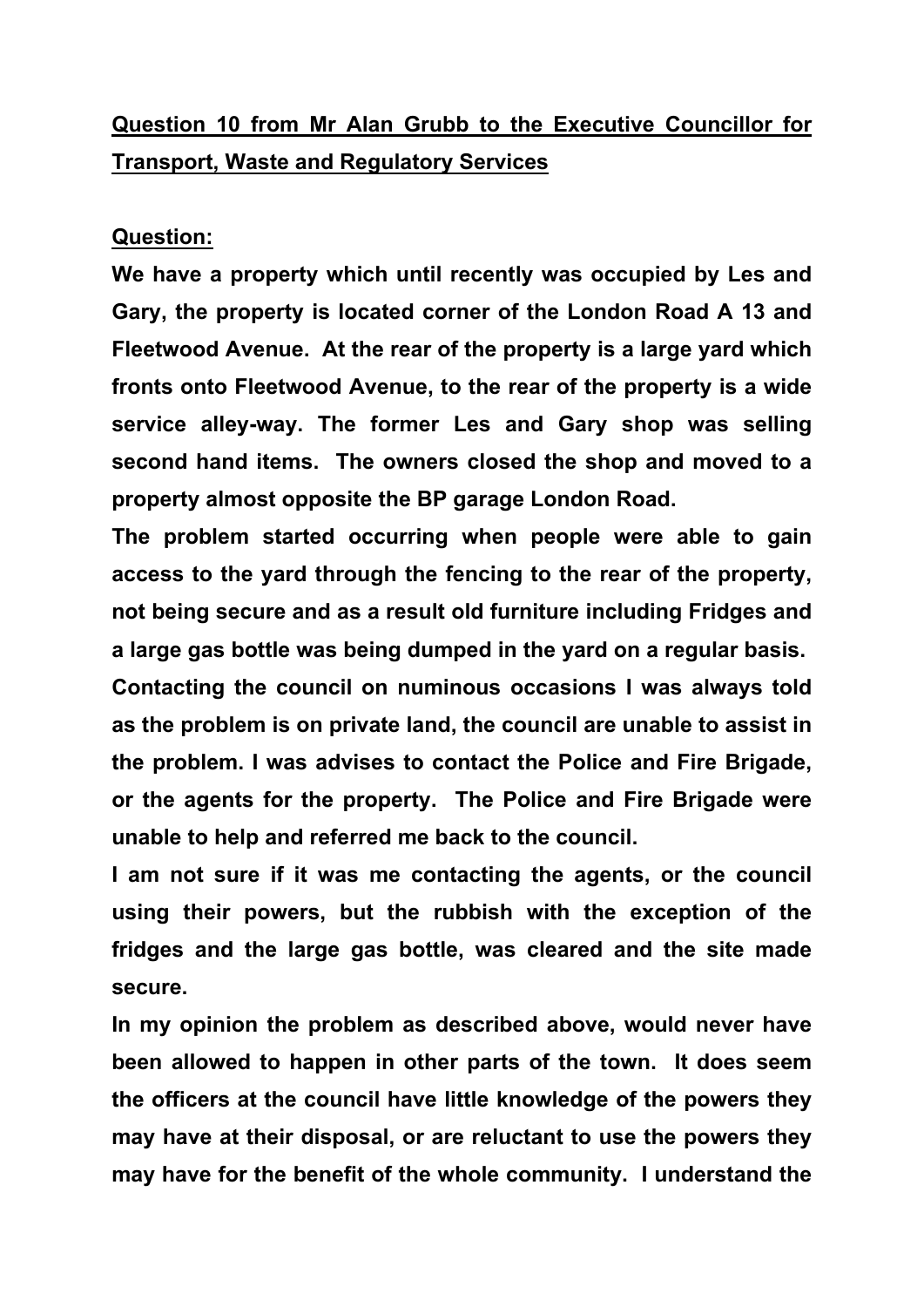**council can use a Section 215 in order to deal with a problem similar to the one mentioned above.**

### **Answer**

Thank you for your question in connection with rubbish accumulation at the rear of 659-665 London Road, Westcliff.

I can advise that as soon as the Council was made aware of the problem in October 2017 the Environmental Care Team investigated the concern. This team is highly trained in all aspects of environmental law and enforcement and are very aware of the powers available to them. The site was cleared by the Landowners following our enforcement procedures having being applied. I have been reassured that the area Environmental Care Officer will return to check the site to see if there is any further accumulation of rubbish. I certainly have no concerns with the effectiveness of our Environmental Care Team and the processes that they apply and I am aware that in the last year they have taken over 20 environmental cases to Court recently and have a 100% success rate on prosecutions.

# **Question 11 from Mr Alan Grubb to the Executive Councillor for Transport, Waste and Regulatory Services**

### **Question:**

**Why as part of the planning requirement when a Planning Application is presented to the planning department there is not the requirement for full recycling facilities from day 1 the property is occupied?**

**For purpose built Flats:**

**Each Wheelie Bin identified for the below**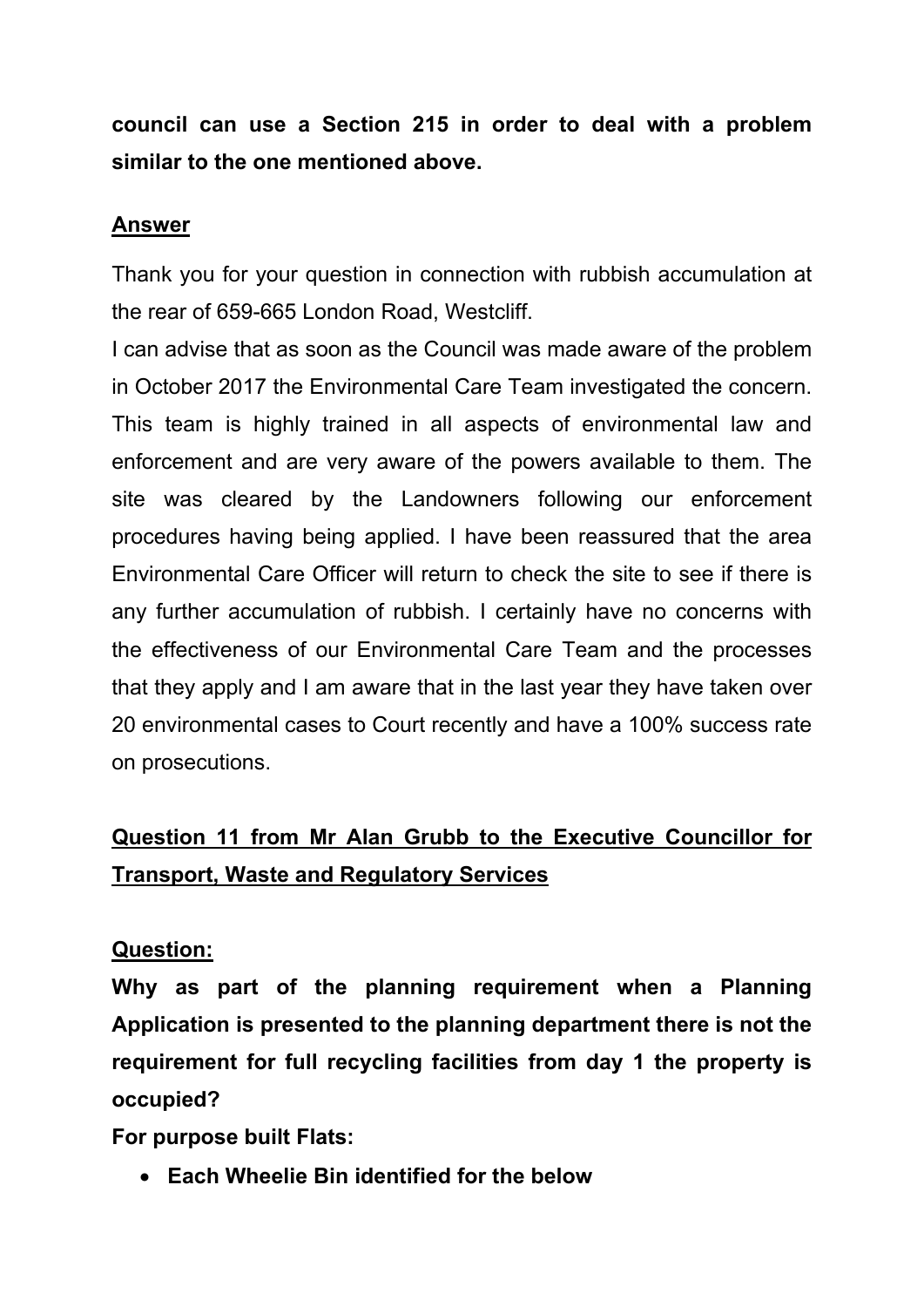- **Pink Bags and Cardboard**
- **Black Bags**
- **Waste Food**

**Cole House, Kenway, is one of a number of new build flats, the flats are located over three/four floors, with a large enclosed area set aside at the rear of the property for the containment of rubbish.**

**The area with space to spare, contains four large wheelie bins, but no provision for the containment of waste food, indeed the flats, most have been occupied for the last eight months still have not been issued with the waste food bins. All that would be required is a small wheelie bin to be placed next to the large wheelie bins, each flat issued with blue waste food bins, and the residents empty their food waste bins into the small wheelie bin, the day before collection.**

**Carby House and Heath House both located opposite the Civic Centre are bring converted into flats, will they have full recycling facilities as mentioned above from day one.**

**When will the council take on board the requirement for the developer to provide full recycling facilities as part of the planning application?**

#### **Answer**

Where the Local Planning Authority is granting planning permission for new development planning conditions are used to require suitable refuse and recycling facilities when it is appropriate to do so. However, it is not possible to review and alter historic planning consents to change the planning conditions to reflect current refuse and recycling expectations. Should there be a concern that a development is not complying with the terms of a planning condition on refuse and recycling provision this